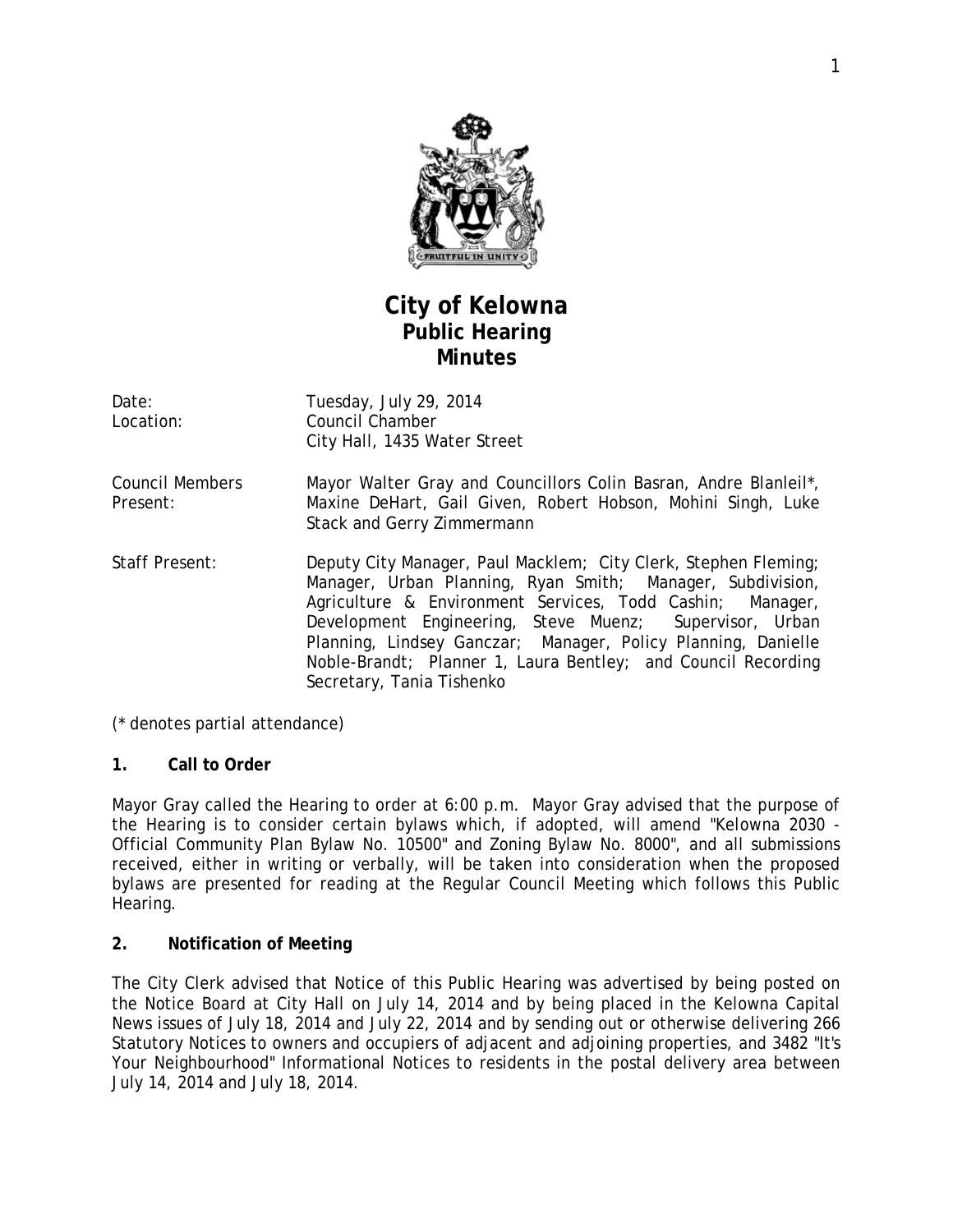The correspondence and/or petitions received in response to advertising for the applications on tonight's agenda were arranged and circulated to Council in accordance with Council Policy No. 369.

# **3. Individual Bylaw Submissions**

# **3.1. Bylaw No. 10979 (Z14-0019) - 260 Ponto Avenue, Alexander Ryan Tull**

Staff:

- Displayed a PowerPoint presentation summarizing the application before Council.

The City Clerk advised that the following correspondence and/or petitions had been received:

- Letters of Concern:
	- o Loretta Matheson
	- o Don & Patricia Gavins
	- o Timo Heimonen

Mayor Gray invited the applicant or anyone in the public gallery who deemed themselves affected to come forward, followed by comments of Council.

### Alexander Ryan Tull, Applicant

- Made comment to concerns raised in public hearing correspondence.
- Felt that property values would increase by adding multifamily dwellings.

## Brian Burnell, Ponto Road Resident

- City Clerk read written comments on behalf of Mr. Burnell, who has difficulty speaking.
- Opposed to this application.

# Timo Heimonen, Ponto Road resident

- Opposed to application.
- Referred to written correspondence submitted in advance of public hearing.

### Alexander Ryan Tull, Applicant

- Brought and showed list of area residents in favor of application.
- Confirmed Mr. Heimonen who is on the list, is now opposed to application.

There were no further comments.

# **3.1.1.Correspondence - Item 3.1 (BL10979/Z14-0019)**

### **3.2. Bylaw No. 10986 (TA14-0007) - Amendments to Carriage House and Accessory Building Regulations**

Staff:

Displayed a PowerPoint presentation summarizing the application before Council.

The City Clerk advised that no correspondence and/or petitions had been received: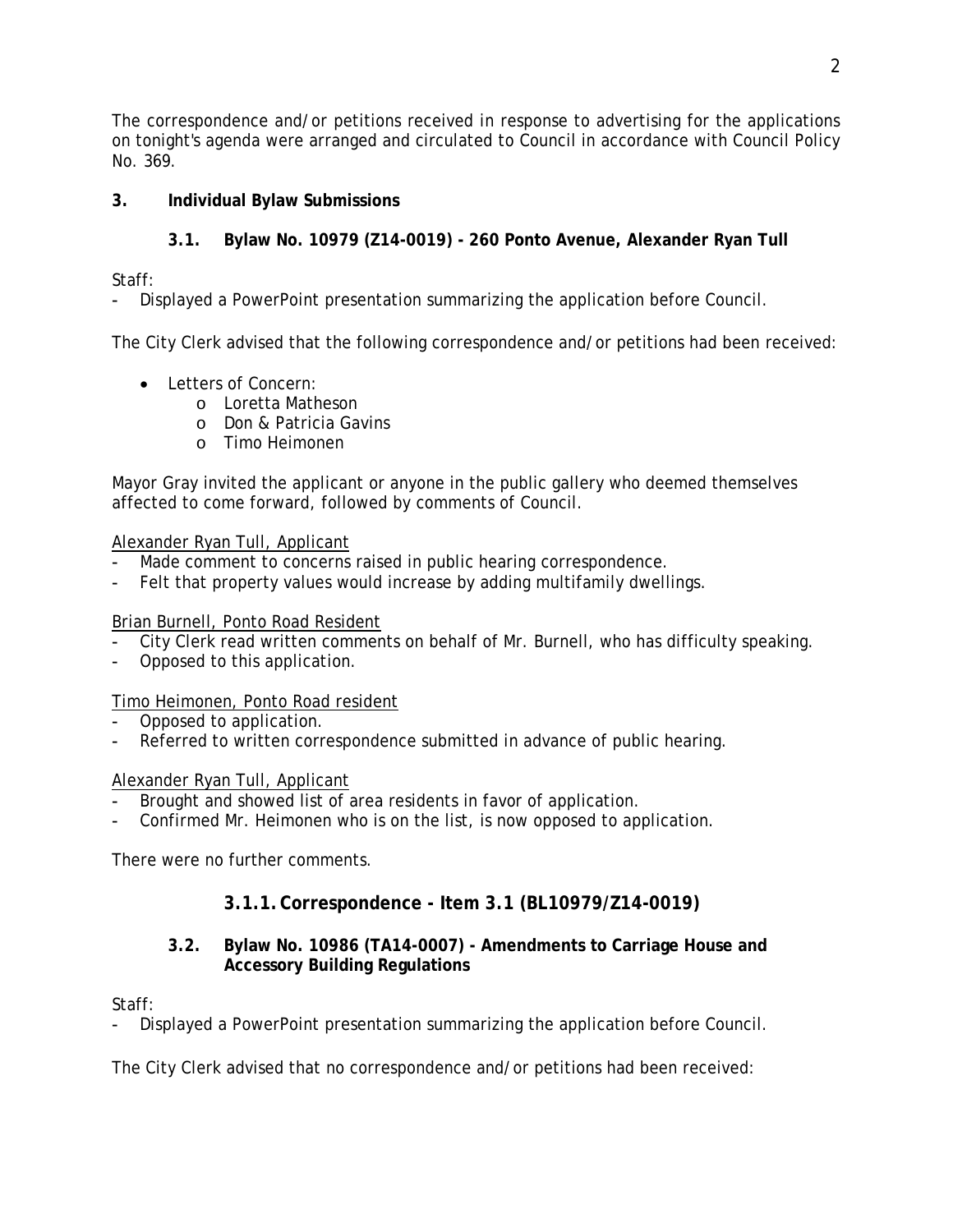Mayor Gray invited the applicant or anyone in the public gallery who deemed themselves affected to come forward, followed by comments of Council.

The Applicant was present, but did not have anything further to add to staff's comments. No one came forward.

There were no further comments.

#### **3.3. Bylaw No. 10875 (OCP11-0011), Bylaw No. 10876 (TA11-0010) and Bylaw No. 10877 (Z11-0069) - 2755 McCurdy Road, PRODEV GP Ltd. & 1378310 Alberta Ltd.**

Councillor Blanleil declared a conflict of interest as his son owns property adjacent to the subject property and left the meeting at 6:25 pm.

Staff:

- Displayed a PowerPoint presentation summarizing the application before Council.

The City Clerk advised that the following correspondence and/or petitions had been received:

- Letters of Concern:
	- o Rosa Perretta
	- o Emil Anderson construction Co. Ltd.

Mayor Gray invited the applicant or anyone in the public gallery who deemed themselves affected to come forward, followed by comments of Council.

### Bryce Tupper, Applicant's Agent

- Displayed a PowerPoint presentation and responded to questions from Council
- Vision is for primary users to be living and working in Kelowna.

Garth Delwea, Mount Baldy resident

Not opposed to development, but has concerns with traffic volume, flow and access.

### Chris Outram, Rifle Road resident

- Not opposed to development.
- Concerned with construction traffic and new resident traffic volumes.

### Rosa Perretta Mount Baldy Drive resident

- Referred to correspondence submitted in advance of public hearing.
- Raised concerns with traffic volumes and access.

#### Jon Morrison, Development Manager for Emil Construction

Responded to issues raised in correspondence submitted by Emil Anderson in advance of public hearing.

There were no further comments.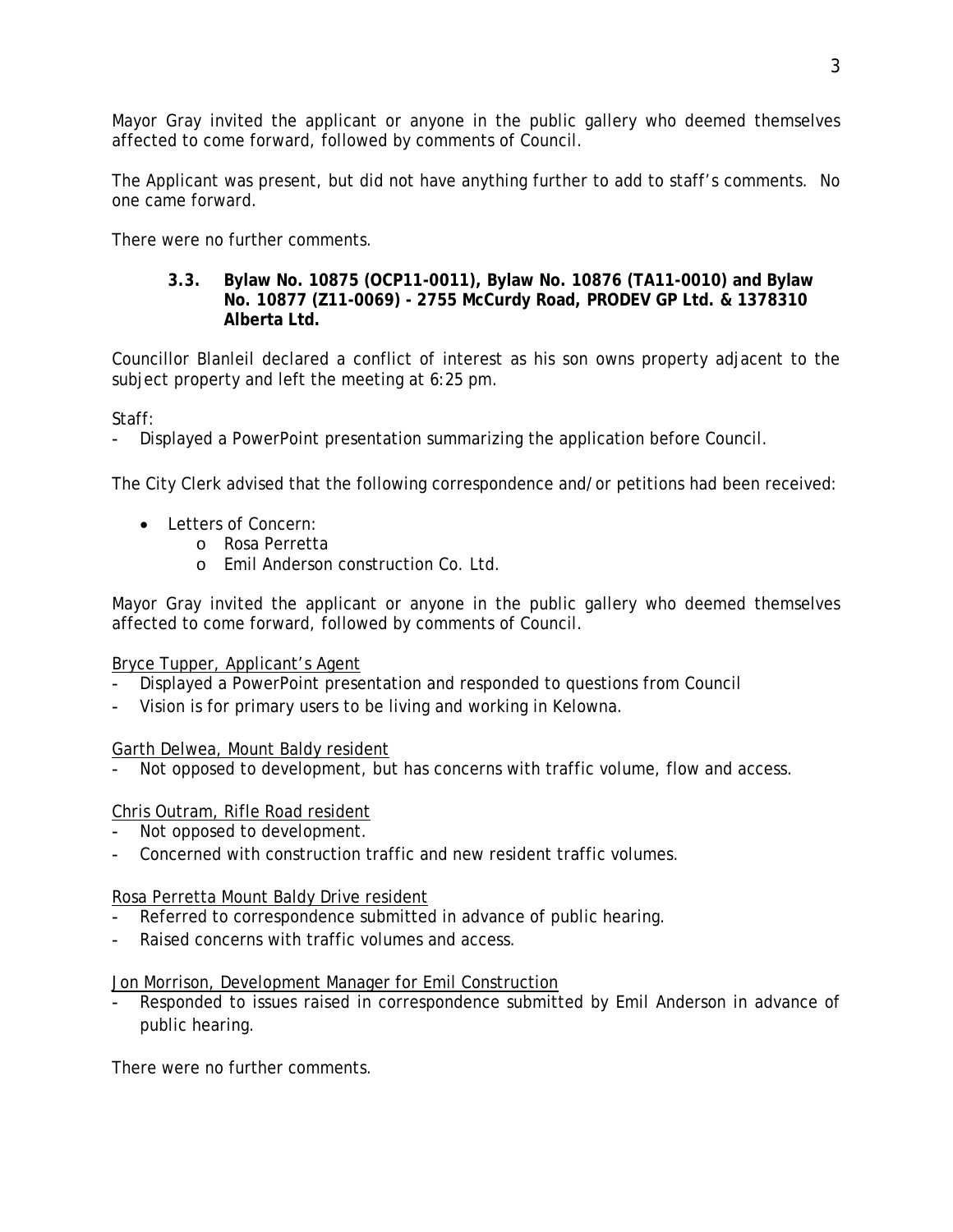- **3.3.1.Correspondence - Item 3.3 (BL10875/OCP11-0011 & BL10876/TA11-0010)**
- **3.4. Bylaw No. 10984 (Z13-0030) - (S of), 823 & 890-950 Academy Way, Watermark Developments Ltd., City of Kelowna & Aberdeen Hall Senior School Society**

Councillor Blanleil rejoined the meeting at 7:12 pm.

Staff:

Displayed a PowerPoint presentation summarizing the application before Council.

The City Clerk advised that the following correspondence and/or petitions had been received:

- Letters of Support:
	- o R.L. Weger
- Letters of Comment:
	- o John Janmaat
	- o Diane Patt
	- o Deanna Jenner
	- o Kai Ng
	- o Lynn and Jeff Havard
	- o Jennifer French
	- o Art Scheffler

Mayor Gray invited the applicant or anyone in the public gallery who deemed themselves affected to come forward, followed by comments of Council.

### John Hertay, Watermark Developments, Applicant

Did not have anything further to add

### Jennifer French Reynolds Road resident

- Referred to correspondence submitted in advance of public hearing.
- Inquired as to whether public would have access to two parcels proposed to rezone to A1.

### John Janmaat, Valley Road resident

- Referred to correspondence submitted in advance of public hearing.
- Inquired as to whether the property boundary could be amended to include the summit of the height as public land.

### John Hertay, Watermark Developments, Applicant

- Confirmed that ALR land which is being rezoned has always been private land, and feels that people should have respect for private land.
- Confirmed the two A1 parcels are privately owned and will be used by the school as part of their educational function.
- Believes adequate lands were gifted to City as part of this application without including the top of the bank as well.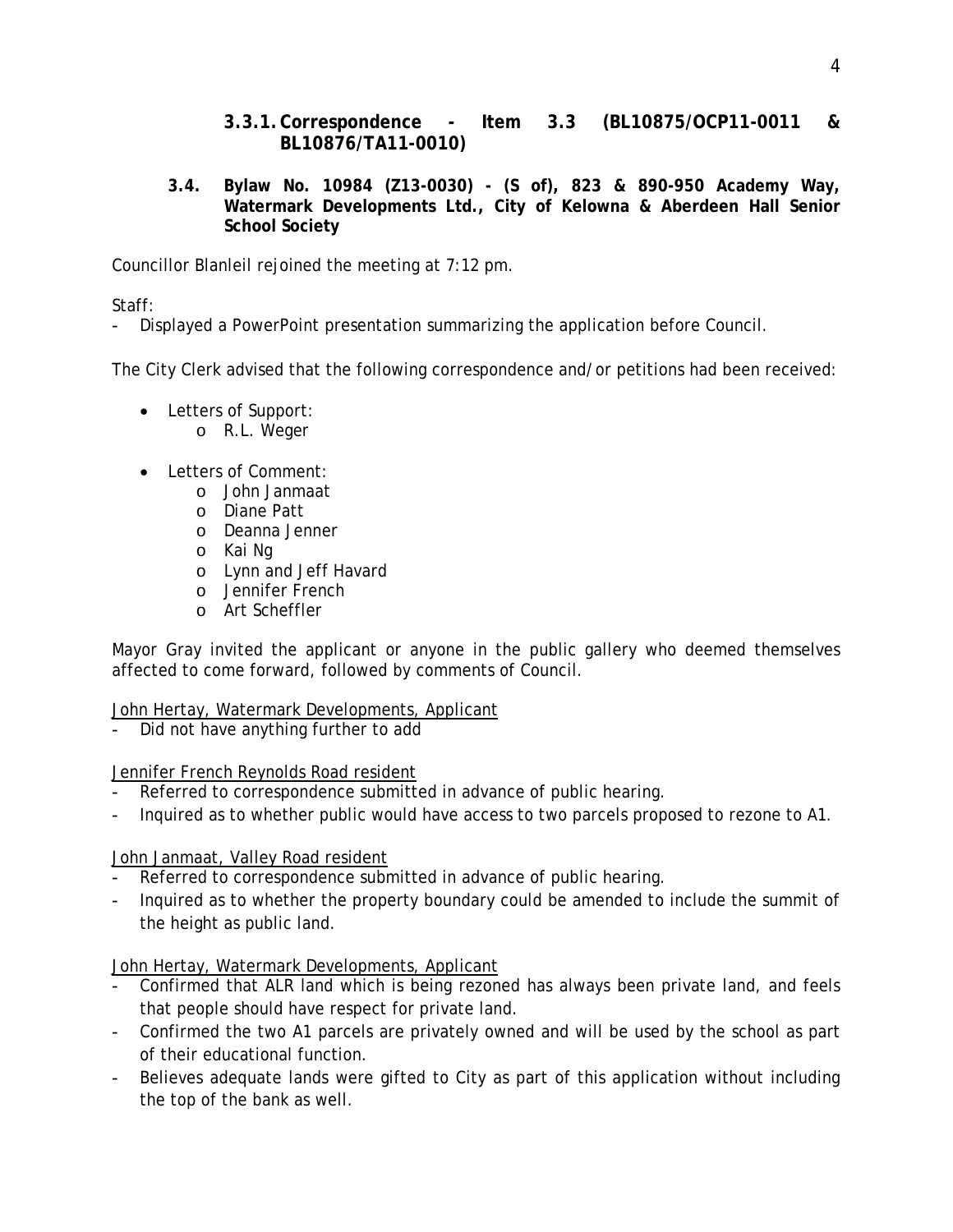There were no further comments.

### **3.4.1.Correspondence - Item 3.4 (BL10984/Z13-0030)**

### **3.5. Bylaw No. 10980 (OCP14-0014) and Bylaw No. 10981 (TA14-0010) - Various addresses in the Hospital Area, City of Kelowna**

Staff:

- Displayed a PowerPoint presentation summarizing the application before Council.

The City Clerk advised that the following correspondence and/or petitions had been received:

- Letters of Support:
	- o Kevin Bos
- Letters of Concern:
	- o Dianne Geddes
	- o Michael Griffin
	- o Marten Gruenwald

Mayor Gray invited the applicant or anyone in the public gallery who deemed themselves affected to come forward, followed by comments of Council.

#### James Avery, FRAHCAS

- Provided history of application.
- Supportive of collaborative approach that has lead to general agreement with the proposed HD3 zone.

Dean Muscardin, Christleton Ave

- Inquired as to maximum lot size and requested lot size be reduced.
- Made comment as to appropriate side yard setbacks, lot coverage, and on-site parking requirements.

#### Cecilia Gossen, Abbott Street resident

- Raised a concern with the corner of Strathcona and Abbott Street.
- Does not want any commercial development on Abbott Street.

#### Mayor Gray

Confirmed development application for 310-320 Strathcona has yet to come to Council for their consideration.

#### Diane Geddes, Abbott street resident

- Referred to future land use of various properties referenced in her correspondence submitted prior to the public hearing.
- Does not wish for her residence 2303 Abbott Street to have future land use changed from single/two family to institutional.